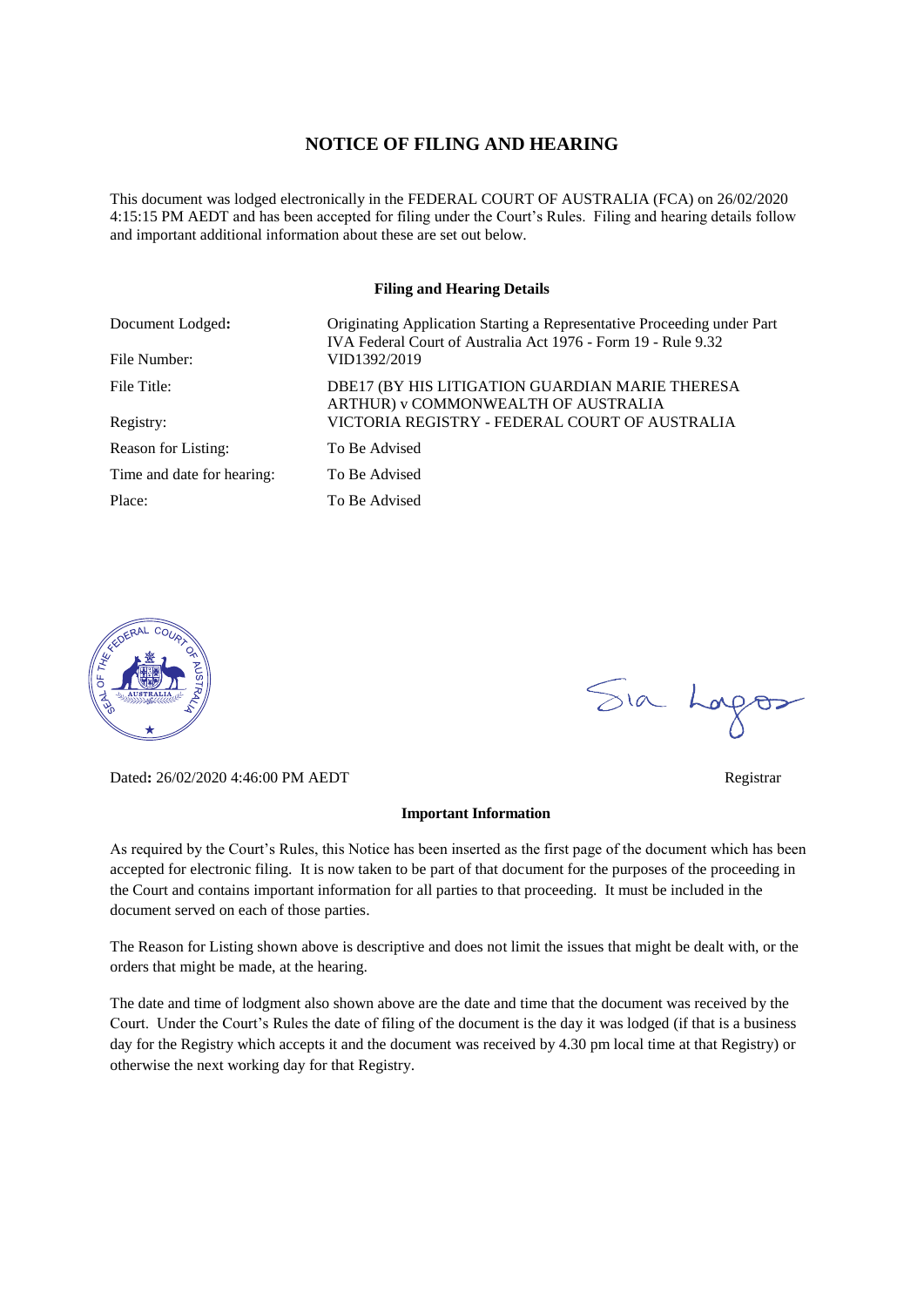Form 19 Rule 9.32



# **Originating application starting a representative proceeding under Part IVA of the Federal Court of Australia Act 1976**

No. VID 1392 of 2019

Federal Court of Australia District Registry: Victoria Division: General

**DBE17 (by his Litigation Guardian Marie Theresa Arthur)** Applicant

**The Commonwealth of Australia** Respondent

To the Respondent

The Applicant applies for the relief set out in this application.

The Court will hear this application, or make orders for the conduct of the proceeding, at the time and place stated below. If you or your lawyer do not attend, then the Court may make orders in your absence.

You must file a notice of address for service (Form 10) in the Registry before attending Court or taking any other steps in the proceeding.

**Time and date for hearing:**

**Place:** Federal Court of Australia, 305 William Street, Melbourne VIC 3000

Date:

Signed by an officer acting with the authority of the District Registrar

| Filed on behalf of (name & role of party)                  |  | DBE17 by his Litigation Guardian Marie Theresa Arthur, Applicant |                                |     |                  |  |
|------------------------------------------------------------|--|------------------------------------------------------------------|--------------------------------|-----|------------------|--|
| Prepared by (name of person/lawyer)                        |  | Nicole Lees                                                      |                                |     |                  |  |
| Law firm (if applicable)<br>Maurice Blackburn Lawyers      |  |                                                                  |                                |     |                  |  |
| <b>Tel</b><br>$(03)$ 9605 2700                             |  |                                                                  |                                | Fax | $(03)$ 9258 9600 |  |
| Email<br>JKanis@mauriceblackburn.com.au                    |  |                                                                  |                                |     |                  |  |
| <b>Address for service</b><br>(include state and postcode) |  |                                                                  | Level 21, 380 La Trobe Street, |     |                  |  |
|                                                            |  | Melbourne VIC 3000                                               |                                |     |                  |  |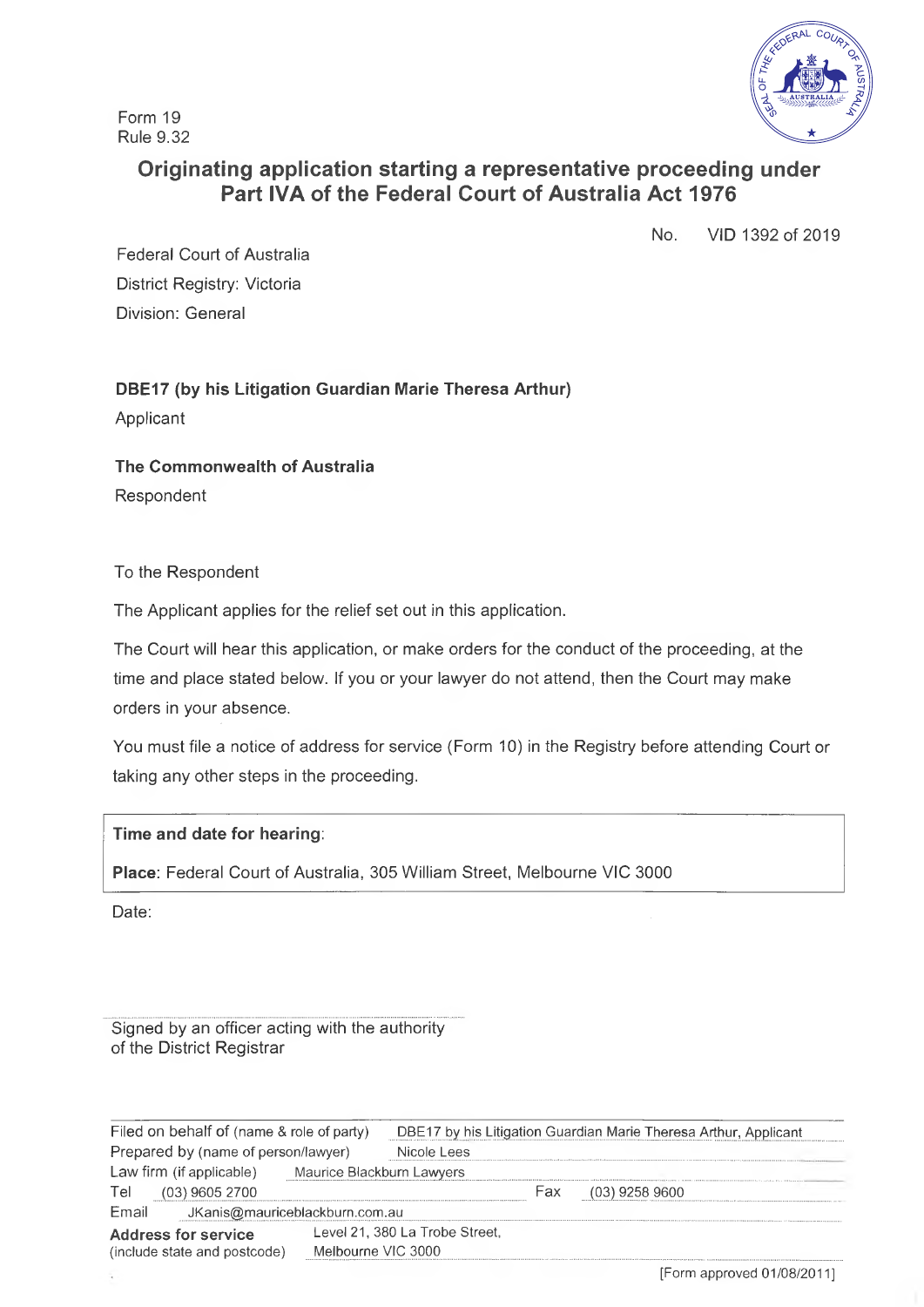

### **Details of claim**

Terms defined in the accompanying Amended Statement of Claim carry the same meaning when used in this Originating Application.

On the grounds stated in the accompanying Amended Statement of Claim, the Applicant **(DBE17)** claims, on his own behalf and on behalf of group members (as defined below):

- (a) damages for false imprisonment;
- (b) interest pursuant to s 51A of the *Federal Court ofAustralia Act 1976* (Cth);
- (c) costs; and
- (d) such further or other relief as the Court determines is appropriate.

### **Questions common to claims of Group Members**

The questions of law or fact common to the claims of the Applicant and the Group Members, or sub-groups of them, are:

- 1. What was the purpose or what were the purposes of the detention of:
	- (a) the Visa Group Members; and
	- (b) the Designated Regional Processing Cohort Group Members?
- 2. Was the detention of each Visa Group Member lawful only for the period of time for which one of the visa purposes was being pursued and carried into effect as soon as was reasonably practicable?
- 3. What was the maximum period of time for which the visa purposes were being pursued and carried into effect as soon as was reasonably practicable for the Group Members?
- 4. Was the detention of each Visa Group Member for a visa purpose unlawful beyond the visa process period other than for any period specified in paragraphs 22(a)-(b) of the Amended Statement of Claim?
- 5. Was the detention of each Regional Processing Cohort Group Member for the removal purpose only lawful for so long as the removal purpose was pursued and carried into effect as soon as reasonably practicable and/or capable of fulfilment?
- 6. What was the maximum period of time for which the removal purpose was pursued and carried into effect as soon as reasonably practicable for the Group Members?
- 7. Was the removal purpose capable of fulfilment and/or reasonably practicable to pursue and carry into effect at any time after 12 August 2012?
- 8. If the answer to question (7) is 'no', is this by reason of any or any combination of the matters referred to in paragraph 25 of the Amended Statement of Claim?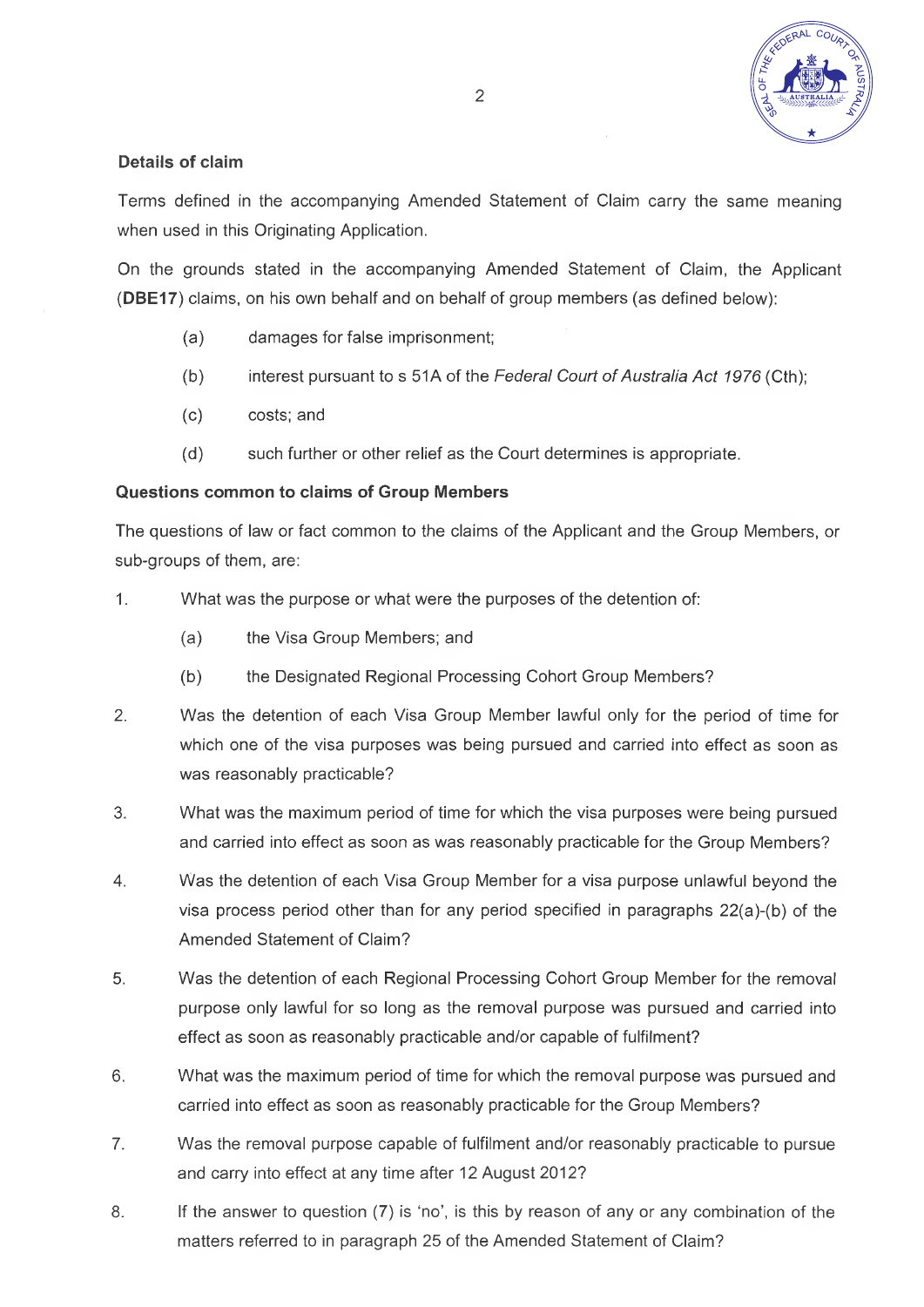

- 9. During the Relevant Period, was detention of Group Members removed from Australia to:
	- (a) Nauru; or
	- (b) Papua New Guinea

lawful in those countries?

- 10. If the answer to question (9) is 'yes', when, if at all, was it reasonably practicable to remove to a regional processing country a Designated Regional Processing Cohort Group Member who had a family member who was:
	- (a) a child?
	- (b) a pregnant woman over 30 weeks gestation? or
	- (c) a person carrying a blood borne virus?
- 11. Did the detention of Group Members constitute false imprisonment?
- 12. The laws of which jurisdiction are applicable in the assessment of damages in respect of Group Members' claims?
- 13. What is the proper methodology for quantification of the Group Members' damages for false imprisonment?

## **Representative action**

The Applicant brings this application as a representative party under Part IVA of the *Federal Court ofAustralia Act 1976* (Cth).

The Group Members to whom this proceeding relates are all persons who:

- (a) between 27 August 2011 and 26 February 2020 inclusive were in detention for more than two working days in any part or parts of Australia purportedly pursuant to s 189 of the *Migration Act 1958* (Cth) (*Migration Act)',*
- (b) were not detained because they held a visa under the *Migration Act* that was cancelled or purportedly cancelled under the *Migration Act*;
- (c) did not, at any time after arriving in Australia, return voluntarily to their country of origin or former habitual residence;
- (d) were not at any time since 27 August 2011 removed from Australia to their country of origin or former habitual residence without later re-entering Australia;
- (e) were not detained after being lawful non-citizens (as defined in s 13 of the *Migration Act)* who remained outside detention without a valid visa, unless